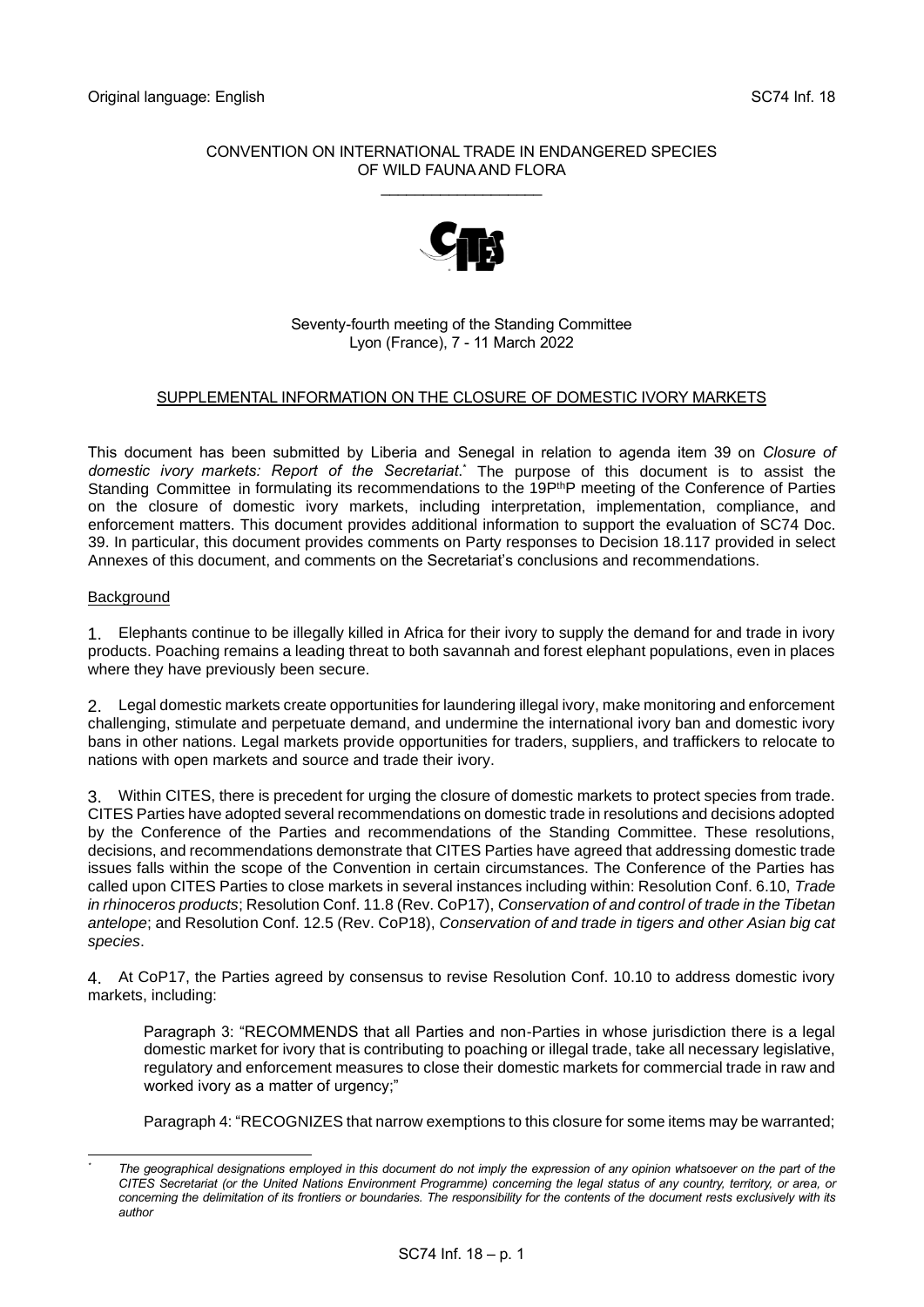any exemptions should not contribute to poaching or illegal trade;"

Paragraph 5: "URGES that all Parties and non-Parties in whose jurisdiction there is a legal domestic market for ivory that is contributing to poaching or illegal trade, and that have not closed their domestic ivory markets for commercial trade in ivory to implement the above recommendation as a matter of urgency."

Paragraph 8 [now Paragraph 9]: "REQUESTS Parties to inform the Secretariat of the status of the legality of their domestic ivory markets and efforts to implement the provisions of this Resolution, including efforts to close those markets that contribute to poaching or illegal trade."

5. The United States and China laid the foundation for a shift in global action by implementing domestic ivory market closures in 2016 and 2018, respectively. Since the recommendation in Resolution Conf. 10.10 (Rev. CoP18) to close domestic ivory markets "contributing to poaching or illegal trade" was adopted at CoP17 in 2016, steps have been taken in other ivory consuming nations to close their legal markets for ivory.

#### Comments on Party Responses to Decision 18.117

6. Overall, ten Parties submitted reports in response to Decision 18.117 (including Notifications No. 2020/026 and No. 2021/005) including: Australia; European Union (EU coordinated reply); Hong Kong Special Administrative Region (SAR) of China, Israel; Japan; New Zealand; South Africa; Thailand; the United Kingdom of Great Britain and Northern Ireland; and Zimbabwe.

7. We recognize and appreciate that these Parties submitted reports on their domestic ivory markets. Amongst them, the European Union (Annex 2P0F<sup>1</sup>P), Hong Kong SAR of China (Annex 3) and Israel (Annex 4) have prohibited domestic ivory trade with narrow exemptions. The United Kingdom (Annex 9) adopted primary (framework) legislation in December 2018, that put in place a strict domestic ivory sales ban with limited exemptions. The UK is currently developing the detailed provisions before bringing the ban into force. The efforts made by these Parties are commendable, along with those of Singapore whose ban on domestic ivory trade came into effect in September 2021P1F<sup>2</sup>P.

8. Australia (Annex 1) announced its intention to implement a domestic ban on ivory trade; with an independent Federal government review recommending the States and Territories to establish such prohibitionP2F<sup>3</sup>P.

9. New Zealand (Annex 6) reports that it is in the review process for taking significant steps towards closing its domestic marketP3F<sup>4</sup>P. We note that as result of investigations undertaken by the New Zealand Department of Conservation to date, the Department has made numerous observations regarding New Zealand's ivory trade including the possibility of illegally imported ivory being sold on the domestic market and ivory crossing the border illegallyP4F<sup>5</sup>P.P5FP Similar and additional observations have been made by non-government led investigations and reportsP6F<sup>6</sup>P,P7FP all evidence that New Zealand's unregulated domestic ivory trade is contributing to illegal trade. Following the conclusion of a public consultation process, which received 119 submissions of which 105 supported a ban on the domestic sale of elephant ivoryP8F7P, New Zealand's Cabinet Economic Development Committee made its decisions on 29 July 2020, agreeing to ban the domestic sale of elephant ivory, with an exemption for items acquired before 1975 (pre-Convention), including musical instruments, and to implement the ban through regulationsP9F<sup>8</sup>P.

10. Thailand (Annex 8), an Asian elephant range state, still allows legal sales of various ivory item; however,

<sup>1</sup> The regulation explained in Annex 2 was amended and domestic trade within EU is prohibited with narrow exemptions at present. [https://ec.europa.eu/commission/presscorner/detail/en/IP\\_21\\_6887](https://ec.europa.eu/commission/presscorner/detail/en/IP_21_6887)

<sup>2</sup> <https://www.theonlinecitizen.com/2021/09/02/singapore-completely-bans-domestic-trade-in-elephant-ivory-and-ivory-products/>

*<sup>3</sup> See the Final Report of the Independent Review of the Environment Protection and Biodiversity Conservation Act 1999. [Final report |](https://epbcactreview.environment.gov.au/resources/final-report)  [Independent review of the EPBC Act \(environment.gov.au\)](https://epbcactreview.environment.gov.au/resources/final-report)*

<sup>4</sup> [https://www.doc.govt.nz/globalassets/documents/getting-involved/consultations/2019/ties-act-consultation/ties-act-consultation-discussion](https://www.doc.govt.nz/globalassets/documents/getting-involved/consultations/2019/ties-act-consultation/ties-act-consultation-discussion-document.pdf)[document.pdf](https://www.doc.govt.nz/globalassets/documents/getting-involved/consultations/2019/ties-act-consultation/ties-act-consultation-discussion-document.pdf) 

*<sup>5</sup> Office of the Minister of Conservation. Cabinet Paper: "Proposed Amendments to the Trade in Endangered Species Act 1989". 29 July 2020. (See pages 8, 30, 39). www.doc.govt.nz*

*<sup>6</sup> Journal of African Elephants Journal (August 2019) "New Zealand Domestic Ivory Trade Doubles". [https://africanelephantjournal.com/new](https://africanelephantjournal.com/new-zealand-domestic-ivory-trade-doubles/)[zealand-domestic-ivory-trade-doubles/](https://africanelephantjournal.com/new-zealand-domestic-ivory-trade-doubles/) and International Fund for Animal Welfare (September 2016) "Under the Hammer -Are Auction Houses in Australia and New Zealand Contributing to the Demise of Elephants and Rhinos?" https://s3.amazonaws.com/ifawpantheon/sites/default/files/legacy/IFAW%20Under%20the%20hammer.pdf*<br><sup>7</sup> Office of the Minister of Conservation

<sup>7</sup> Office of the Minister of Conservation. Cabinet Paper: "Proposed Amendments to the Trade in Endangered Species Act 1989". 29 July 2020. (see Page 4 para 26). www.govt.nz

*<sup>8</sup> DEV-20-MIN-0157 Cabinet Economic Development Committee, Minute of Decision, 29 July 2020. www.doc.govt.nz*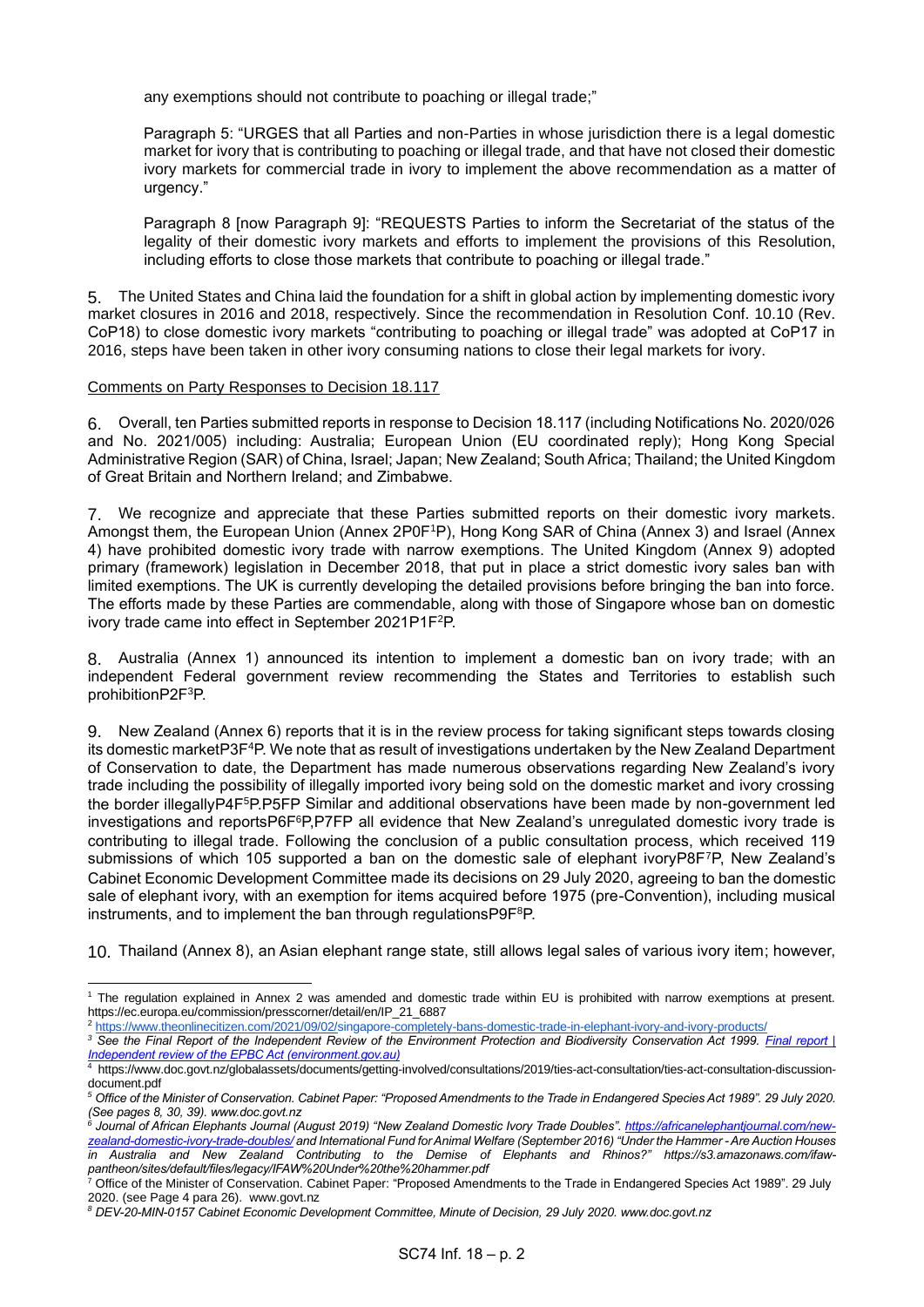the source of them is limited to captive Asian elephants in its jurisdiction. South Africa (Annex 8) and Zimbabwe (Annex 10), both African savanna elephant range states, maintain legal domestic ivory markets.

### *Japan's domestic ivory market*

11. Unlike other Parties that still maintain legal ivory markets, Japan (Annex 5) is unique in that it has a significant legal domestic market found in a country that does not have any wild elephants. Within Japan, there are at least 244 tonnes of ivory in the stockpile, including 178 tonnes of registered whole tusks and 66 tonnes of cut pieces reported by the registered dealersP10F<sup>9</sup>P. Japan's stockpile accounts for 89% of the entire ivory stockpiles in Asia (275.3 tonnesP11F<sup>10</sup>P) and 31% of the world's stockpiles (796 tonnesP12F<sup>11</sup>P), as declared on 28 February 2021 in response to the annual Notification issued by the Secretariat. Besides the raw ivory, there are huge stockpiles of worked ivory including nearly 968,000 pieces of *hanko* (name seal), and 3.48 million "accessories" and "parts of accessories"P13F<sup>12</sup>P, among other worked items.

12. There has been a steady flow of ivory purchased legally from Japan's huge stockpiles and illegally exported, mainly to China. The Elephant Trade Information System (ETIS) report recorded 148 seizures of ivory illegally exported from Japan between 2011 and 2016, including 113 seizures of approximately 2.3 tonnes of ivory destined to ChinaP14F<sup>13</sup>P.

13. Out of the aforementioned 113 seizures of illegally exported ivory, 106 (94%) were made by law enforcement authorities in China while only 7 seizures (6%) were made by JapanP15F<sup>14</sup>P. An analysis by ETIS presented at CoP18 grouped countries with similar trade characteristicsP16F<sup>15</sup>P and found that Japan's law enforcement efforts at the border "individually exhibit poor performance well below the group's average". Between 2018-2020, following the implementation of China's market closure, the Environmental Investigation Agency documented 76 seizures of ivory (that had been legally purchased in Japan); 72 of these seizures were made in China, two in Vietnam, one in Taiwan and only one in JapanP17F<sup>16</sup>P.

14. Other studies indicate that Japan's legal ivory market is appealing to international travellers. A study of Chinese travellers to Japan found that 19 percent planned to purchase ivory and an estimated 12 percent actually made an ivory purchaseP18F<sup>17</sup>P. A majority of those who purchased ivory exported it to China either by plane or through the mail. An additional concern is that investigations of Japanese *hanko* retailers found that many are willing to sell an ivory product knowing that it will be exported internationally despite most being aware that ivory export is illegalP19F<sup>18</sup>P. Thus, international buyers are going to Japan with the intention of buying ivory, and retailers are prepared sell ivory to those customers knowing they intend to export the ivory illegally. This illegal trade is enabled by the limitations of border control capacity suggested in the aforementioned ETIS report and the existence of a significant legal market, where huge amounts of various ivory items are available.

15. In its report (Annex 5), Japan lists "Legislation on ivory control" and "Strengthened management measures on domestic ivory transactions" among measures taken so that Japan's domestic ivory market is not contributing to poaching or illegal trade. The effectiveness of these measures; however, is in question. A recent study suggests that the ivory businesses are being registered via a token examination with a lack of scrutiny by the competent authorities, while the 100%-registration-mandate for whole tusks imposed on the registered dealers was successfully evaded by cutting tusks into pieces and then processing them into *hanko*. In additional, the study finds that the mandate for keeping inventory data for cut pieces is unlikely to show meaningful impacts on securing traceability since there is no verification on the legality of the source and acquisition at the point of production to trace the trade in these cut pieces and productsP20F<sup>19</sup>P. Moreover, the new mandate on submission of a carbon-dating result was not applied to the huge amount of stockpiled ivory already registered with "third-party affidavits" $P21F^{20}P$ , but is only applied to new applications for whole

<sup>9</sup> 2021 report included in Annex 5 of SC74 Doc.39

<sup>10</sup> CITES websit[e](https://cites.org/eng/prog/terrestrial_fauna/elephants) [https://cites.org/eng/prog/terrestrial\\_fauna/elephants](https://cites.org/eng/prog/terrestrial_fauna/elephants) 

 $11$  Ibid.

<sup>12</sup> 2021 report included in Annex 5 of SC74 Doc.39

<sup>13</sup> Kitade, T. and Nishino, R., 2017, Ivory Towers: An assessment of Japan's ivory trade and domestic market. TRAFFIC. Tokyo, JAPAN  $14$  Ibid.

<sup>15</sup> CoP18 Doc. 69.3 (Rev. 1) Annex 1

<sup>16</sup> Environmental Investigation Agency. (December 2020) Japan's Illegal Ivory Exports[. https://eia-global.org/japansillegalivoryexports](https://eia-global.org/japansillegalivoryexports) 

<sup>17</sup> GlobeScan Incorporated / WWF. (October 2020) Beyond the Ivory Ban: Research on Chinese Travelers While Abroad. <https://wwf.panda.org/?968516/Ivory-Consumption-Chinese-Travelers>

<sup>&</sup>lt;sup>18</sup> EIA and JTEF (2020) Willing to Sell: Snapshot Investigations of Ivory Hanko Retailers in Japan. [https://eia-global.org/reports/20201217](https://eia-global.org/reports/20201217-willing-to-sell-report) [willing-to-sell-report](https://eia-global.org/reports/20201217-willing-to-sell-report)

*<sup>19</sup> Sakamoto.M. 2022. Japan's Tireless Ivory Market: A Trader's Haven Free of Strict Controls. Japan Tiger and Elephant Fund https://www.jtef.jp/en/*

 $20$  Section 1 (2) of 2021 report included in Annex 5 of SC74 Doc.39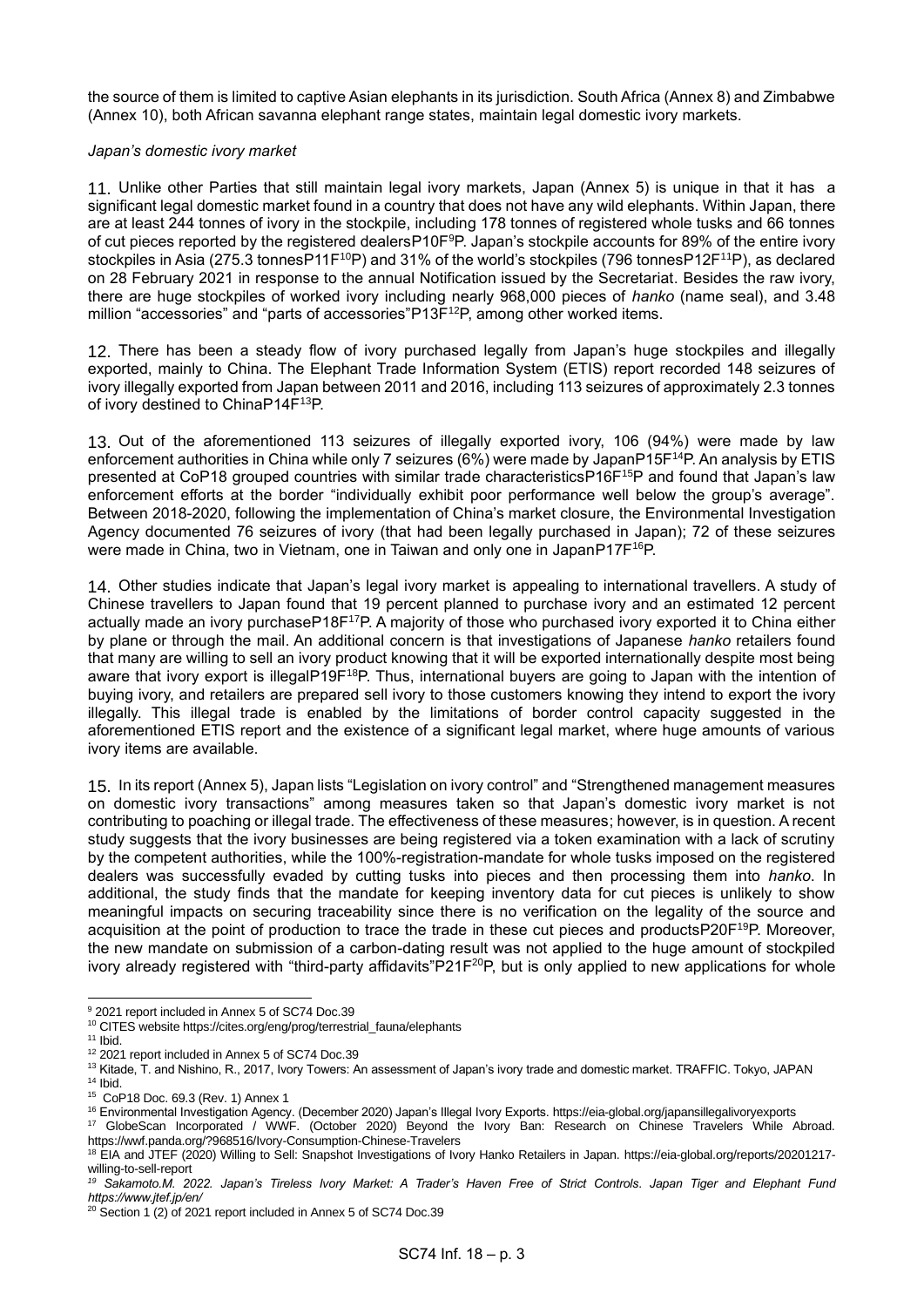tusk registrationP22F<sup>21</sup>P. Another study concluded that despite the tightening statutory penalties, the actual penalties imposed on offenders were quite low, and that there is persistent avoidance of strict punishment and prosecution of illegal wildlife trade cases, regardless of tightening statutory penaltiesP23F<sup>22</sup>P.

16. But, most importantly, measures highlighted by Japan mainly focus on preventing smuggled ivory from entering the market; they do not prevent the illegal export of ivory. TRAFFIC has cited concerns about ongoing illegal exports, particularly to China. In December 2020, TRAFFIC Japan reiterated its appeal for the Japanese Government to "develop an action plan that will decisively close its ivory markets (with narrow exemptions)"P24F<sup>23</sup>P, among other recommendations.

### Comments on the Secretariat's Conclusions in SC74 Doc. 39

17. We agree with the Secretariat's conclusion in Doc. 39 paragraph 23 that, regarding the actions taken to address legal domestic markets, "the development, review and implementation of legislative provisions are the focus since it underpins all other activities, such as enforcement, including inspections, as well as public awareness campaigns." Legislative provisions are the very foundation of domestic market controls. Any existing flaws or loopholes in legislation undermine effectiveness – if legal provisions are ineffective in preventing or controlling illegal trade, they are pointless. Enforcement is simpler when the legal framework is robust and clear. Awareness campaigns on supply and demand reduction and existing or new ivory regulations are supplemental to legislation and enforcementP25F<sup>24</sup>P. Public awareness campaigns that attempt to reduce demand are more impactful when the consumer items in question are strictly regulated.

18. We are concerned about paragraphs 25, 26 and 27 regarding the extent of Parties' reporting on the status of domestic ivory markets and efforts to implement provisions of the Resolution.

19. In Paragraph 25, the CITES Secretariat indicates its view that it may not be necessary to have any additional separate reporting on the status of the legality of Parties' domestic ivory markets and efforts to implement the provisions of Resolution Conf.10.10 (Rev. CoP18).

20. While we understand the desire to limit reporting; we think specific reporting on this matter remains necessary in the context of the closure of domestic ivory markets. In fact, the Secretariat has noted (in Doc. 39 paragraph 21) the limited number of responses submitted by Parties relating to the closure of domestic ivory markets.

21. The Secretariat also recognised that some Parties may not report on this specific matter because they are unaware or have not recognized that their legal domestic ivory market is contributing to poaching or illegal trade (see paragraph 21 of Doc. 39). If this is the case, then even if the Secretariat annually issues a notification reminding Parties to report, in practice it will not have a significant effect to promote the implementation of the Resolution. Thus, a specific decision directed at those Parties is necessary to effectively implement paragraph 9 of the Resolution.

22. In paragraph 27, the Secretariat recommends that information shared by Parties related to their domestic ivory markets should be included in reports submitted to the Standing Committee as per paragraph 10 c) of Resolution Conf. 10.10 (Rev.CoP18). While we do not oppose the recommendation, in our view it is inadequate to ensure focus remains on this important issue. Implementation of paragraph 3 of the Resolution (which recommends all Parties and non-Parties with a legal domestic market for ivory that is contributing to poaching or illegal trade close their markets for commercial trade in raw and worked ivory as a matter of urgency) needs to be independently assessed through the renewal of Decisions 18.117-18.119 until the issue is fully resolved.

23. We are concerned by the comments of the Secretariat in Doc. 39 paragraph 28, in which the Secretariat concludes: "It may be advisable to limit recommendations on legal ivory domestic markets within the scope of the Convention." As noted in paragraph 3 of this document, several recommendations and decisions on domestic trade in different species have been adopted recommending or urging the closure of domestic markets. This precedent, dating back to 1987, demonstrates that CITES Parties have agreed that addressing domestic trade issues falls within the scope of the Convention in certain circumstances, in particular when the source of a specimen or product is not the Party trading in it. In this case the domestic market in the non-range

*<sup>21</sup> Sakamoto.M. 2022*

<sup>&</sup>lt;sup>22</sup> Sakamoto M. 2019. Compelled to Close: Top 5 Reasons for Closing Japan's Domestic Ivory Market. Japan Tiger and Elephant Fund [https://www.jtef.jp/en/wp-content/uploads/2019/06/IvoryReport2019\\_en.pdf](https://www.jtef.jp/en/wp-content/uploads/2019/06/IvoryReport2019_en.pdf)

<sup>&</sup>lt;sup>23</sup> TRAFFIC Japan. (December 2020) Teetering on the Brink. Available at: [https://www.traffic.org/site/assets/files/13414/teetering-on-the](https://www.traffic.org/site/assets/files/13414/teetering-on-the-brink_en.pdf)brink\_en.pdf.

*<sup>24</sup> Paragraph 7 (b) of Resolution Conf.10.10 (Rev.CoP18) and Paragraph 3 of Resolution Conf.17.4.*